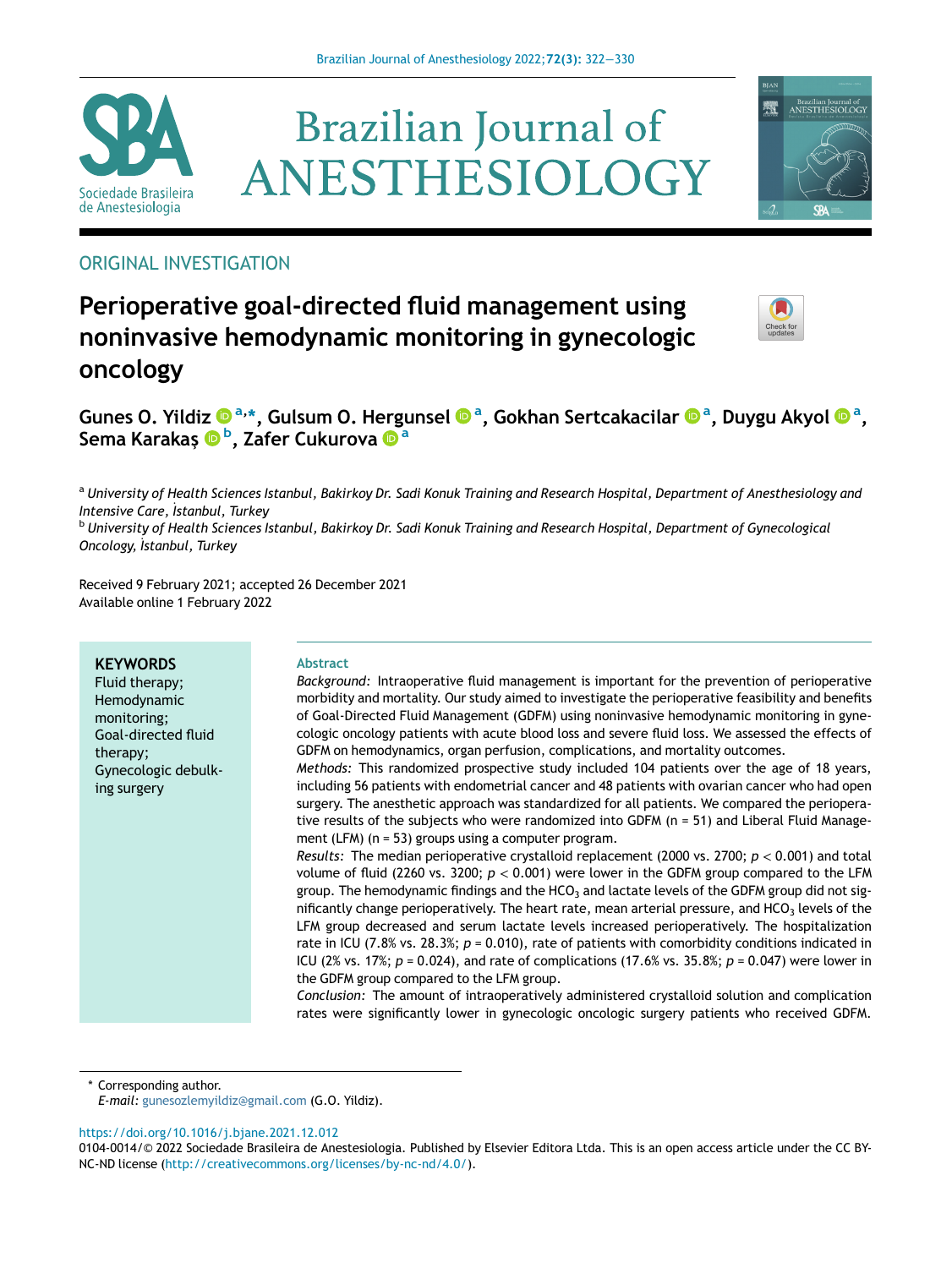Besides, hemodynamic findings, and lactate levels of the GDFM group did not change significantly during the perioperative period.

© 2022 Sociedade Brasileira de Anestesiologia. Published by Elsevier Editora Ltda. This is an open access article under the CC BY-NC-ND license [\(http://creativecommons.org/licenses/by-nc-nd/](http://creativecommons.org/licenses/by-nc-nd/4.0/) [4.0/\)](http://creativecommons.org/licenses/by-nc-nd/4.0/).

## Introduction

Intraoperative fluid management is important for the prevention of peri- and postoperative complications, morbidity, and mortality, particularly in gynecologic oncological operations involving multi-organ resection for tumors. Surgery can lead to significant fluid loss due to prolonged peritoneal air exposure, significant blood loss, and acute drainage of tumorassociated ascites. Intraoperative drainage of ascites is followed by reduced fluids in vessels, which may require the administration of large volumes of fluid for replacement.<sup>1</sup> While planning fluid management, the anesthesiologist needs to ensure adequate blood flow for adequate and safe tissue oxygenation and the capacity of the cardiac output to meet metabolic requirements.

Goal-Directed Fluid Management (GDFM) includes the evaluation of fluid sensitivity and cardiac functions using dynamic and static parameters to measure cardiac output in order to optimize oxygen supply to tissues during surgery. Randomized controlled trials and meta-analyses have reported superior outcomes for GDFM in terms of organ damage, mortality, wound healing, length of hospital stay, and length of ICU stay compared to Liberal Fluid Management  $(LFM).^{2,3}$  $(LFM).^{2,3}$  $(LFM).^{2,3}$  $(LFM).^{2,3}$  $(LFM).^{2,3}$  The established advantages of GDFM compared to LFM and the subsequent financial benefits have led to GDFM being recommended as the standard of care by a large number of scientific communities and being included in treatment guidelines.  $4,5$  $4,5$  $4,5$ 

Patients undergoing gynecologic oncologic surgery are prone to significant fluid shift and blood loss and therefore are at risk for hypovolemia, end-organ hypoperfusion, and adverse postoperative outcomes.<sup>[6](#page-8-5)</sup> Although GDFM has been frequently investigated in patients undergoing major abdominal surgery, it has been rarely investigated in patients undergoing major gynecologic surgery. In addition, intravascular volume depletion and acute hemorrhage are important problems in gynecological oncology cases. In these cases, management of perioperative GDFM with minimal therapeutic procedures is essential. Therefore, in this study, we investigated the effects of GDFM on hemodynamic morbidity using PVI and investigated the effects of GDFM on mortality.

## **Methods**

#### Study design and population

This prospective study was conducted between May 2019 and December 2019 at the Gynecological Oncology Clinic of the Health Sciences University Istanbul Bakirkoy Dr. Sadi Konuk Training and Research Hospital. One hundred and twenty seven adult patients with an American Society of Anesthesiologists (ASA) physical status of II−III presenting for major abdominal oncologic surgery (expected duration  $\geq$  2 h) were evaluated. The exclusion criterias were as follows: patients younger than 18 years, Body Mass Index (BMI)  $\geq 35$  kg.m<sup>-2</sup>, laparoscopic surgery, peripheral artery disease, chronic obstructive pulmonary disease, obstructive sleep apnea syndrome, arrhythmia, advanced kidney or liver failure, decompensated heart failure (ejection fraction of < 30%), and not being able to tolerate a tidal volume of 8 mL.kg<sup>-1</sup> in mechanical ventilation (for accuracy of the Pleth Variability Index). Twenty three patients who met the exclusion criteria were excluded from the study. A total of 104 patients, including 56 patients with endometrial cancer and 48 patients with ovarian cancer, who met the inclusion criteria were included in the study ([Figure 1](#page-2-0)).

The study was planned as per the 2013 Brazil revision of the Helsinki Declaration. All patients signed informed consent forms. The study was granted ethical approval by the local ethics committee (2019\152) and was registered as a clinical trial (NCT03956901).

Assuming an alpha of 0.05, a power of 0.80, and consis-tent with previous reports<sup>[7](#page-8-6)</sup> with 10% lower complication rate in the GDFM group, the estimated sample size was at least 50 patients in both protocol groups. Age and body mass index were evaluated as potential confounders. According to this, patients were single-blindly assigned to the targeted fluid therapy or liberal fluid therapy branches by computer stratified randomization analysis with a ratio of 1:1 in the STATA program (StataCorp LLC, Texas, USA). Anesthesiologists were not blinded to group assignments. However, patients, surgeons, PACU and surgical nurses, and those who provided the data analysis were blinded. The data of the patients were obtained by saving them on the memory card of the monitor at the end of the case.

#### Anesthesia initiation

The anesthetic approach was standardized for all patients. Patients were allowed clear fluid intake up to 2 hours and solid food intake up to 6 hours before the operation. In the operating room, heart rate, oxygen saturation, Central Venous Pressure (CVP), and invasive and noninvasive arterial pressure measurements were made with a Datex S/5 monitor (Datex Ohmeda®, GE Healthcare, Chicago, IL, USA). In the GDFM group, hemodynamic fluid responsiveness was achieved by Pleth Variability Index (PVI) monitoring with a finger sensor (in the arm without invasive arterial cannulation, using the finger probe from the  $4<sup>th</sup>$  finger and covered in an opaque manner) (Masimo Corporation, Radikal 7, USA). Vascular access was opened with a 16−18G catheter for all patients. Before anesthesia induction, 0.03 mg.kg<sup>-1</sup> midazolam was administered, and epidural catheter was inserted for postoperative analgesia. No medication was administered to the patients through the intraoperative epidural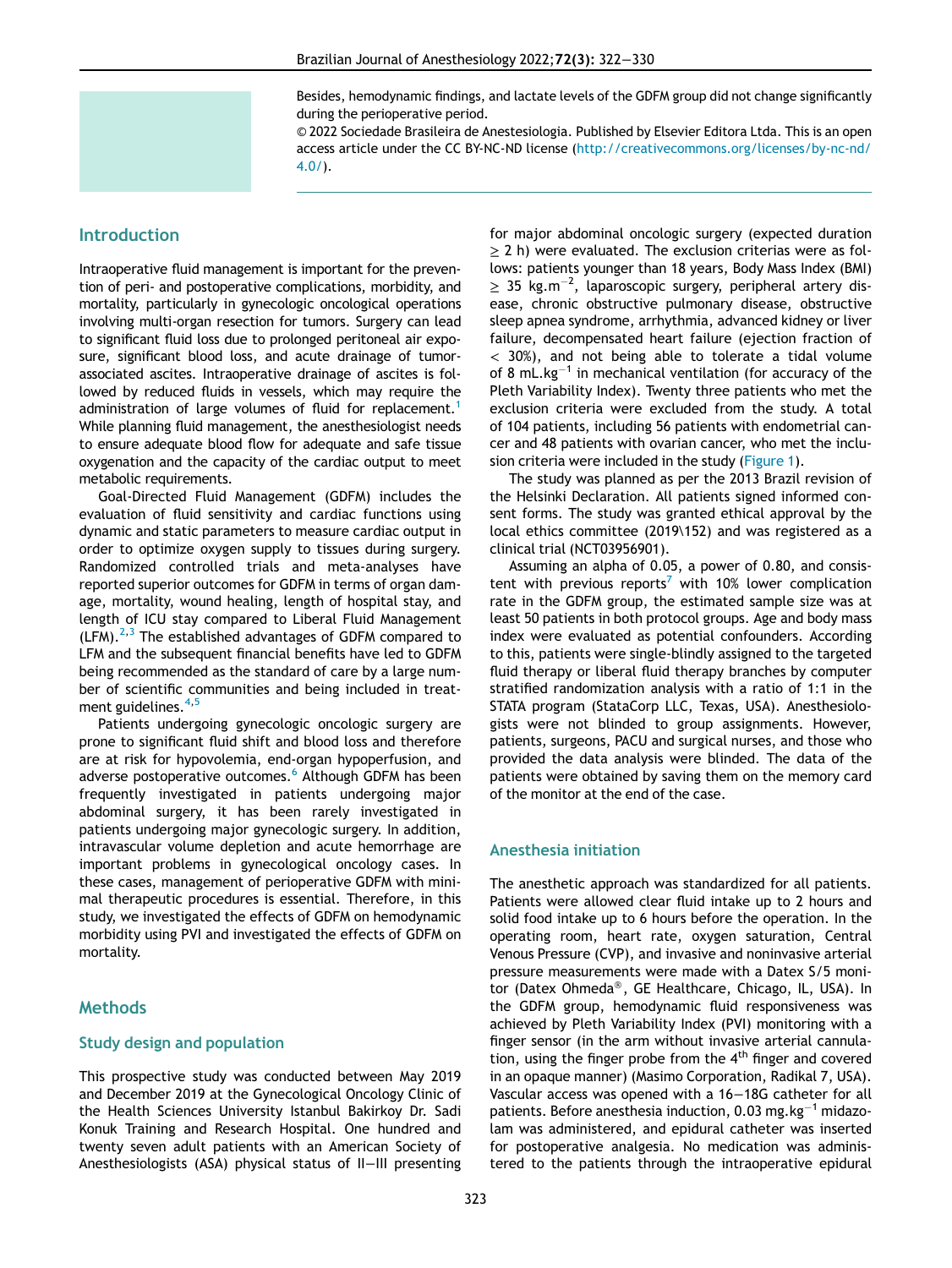<span id="page-2-0"></span>

Figure 1 Trial profile. (GDFM, Goal-Directed Fluid Management; LFM, Liberal Fluid Management; MAP, Mean Arterial Pressure; NE, Norepinephrine, PVI, Pleth Variability Index).

catheter. All patients had an arterial line for arterial blood gas monitoring.

After anesthesia induction with 1  $\mu$ g.kg<sup>-1</sup> fentanyl and  $2-3$  mg.kg<sup>-1</sup> propofol, the patient was curarized with 0.6 mg.kg $^{-1}$  rocuronium and connected to a ventilator. Mechanical ventilation was set to the volume-controlled mode with I:E 1:2, tidal volume 8 mL.kg<sup>-1</sup> of ideal body weight, and respiratory frequency adjusted according to end-tidal  $CO<sub>2</sub>$  (ECO<sub>2</sub> 35–45 mmHg). Mechanical ventilation was maintained with a fresh gas flow rate of 3  $L.min^{-1}$ with 40% oxygen. Anesthesia was maintained with 1 MAC sevoflurane,  $0.01-0.2$   $\mu$ g.kg $^{-1}.$ min $^{-1}$  remifentanil infusion, and rocuronium as needed.

#### Perioperative fluid management

## LFM application

A crystalloid fluid bolus (Ringer's lactate solution) of 500 mL was infused together with the induction of anesthesia, followed by a maintenance infusion of 4–8 mL.kg<sup>-1</sup>.h<sup>-1</sup>.

Maintenance fluid therapy was continued in patients with  $MAP$  > 65 mmHg. If Mean Arterial Pressure (MAP) was  $\lt$ 65 mmHg, the patient was administered a 250 mL bolus of crystalloid solution and 1−2  $\mu$ g bolus Norepinephrine (NE). Afterwards, MAP was followed at 5-minute intervals. If MAP was still  $<$  65 mmHg after subsequent measurements, the patient was given 250 mL of crystalloid solution. In continuing hemodynamic follow-ups, if MAP  $<$  65 mmHg despite mini fluid challenge, NE 0.1–1  $\mu$ g.kg<sup>-1</sup>.min<sup>-1</sup> (from a solution at a concentration of  $0.08$  mg.mL<sup>-1</sup>) infusion was started and MAP adjusted to  $> 65$  mmHg.

#### GDFM application

A crystalloid fluid bolus (Ringer's lactate solution) of 500 mL was infused together with the induction of anesthesia, followed by 2 mL.kg<sup>-1</sup> crystalloid fluid infusion. If the PVI was  $<$  13% and MAP  $>$  65 mmHg, the fluid infusion of the patients was continued at the adjusted dose. If PVI was  $<$  13% and MAP was  $<$  65 mmHg, fluid infusion was continued, and a 1−2  $\mu$ g bolus NE was administered. Similar to the LFM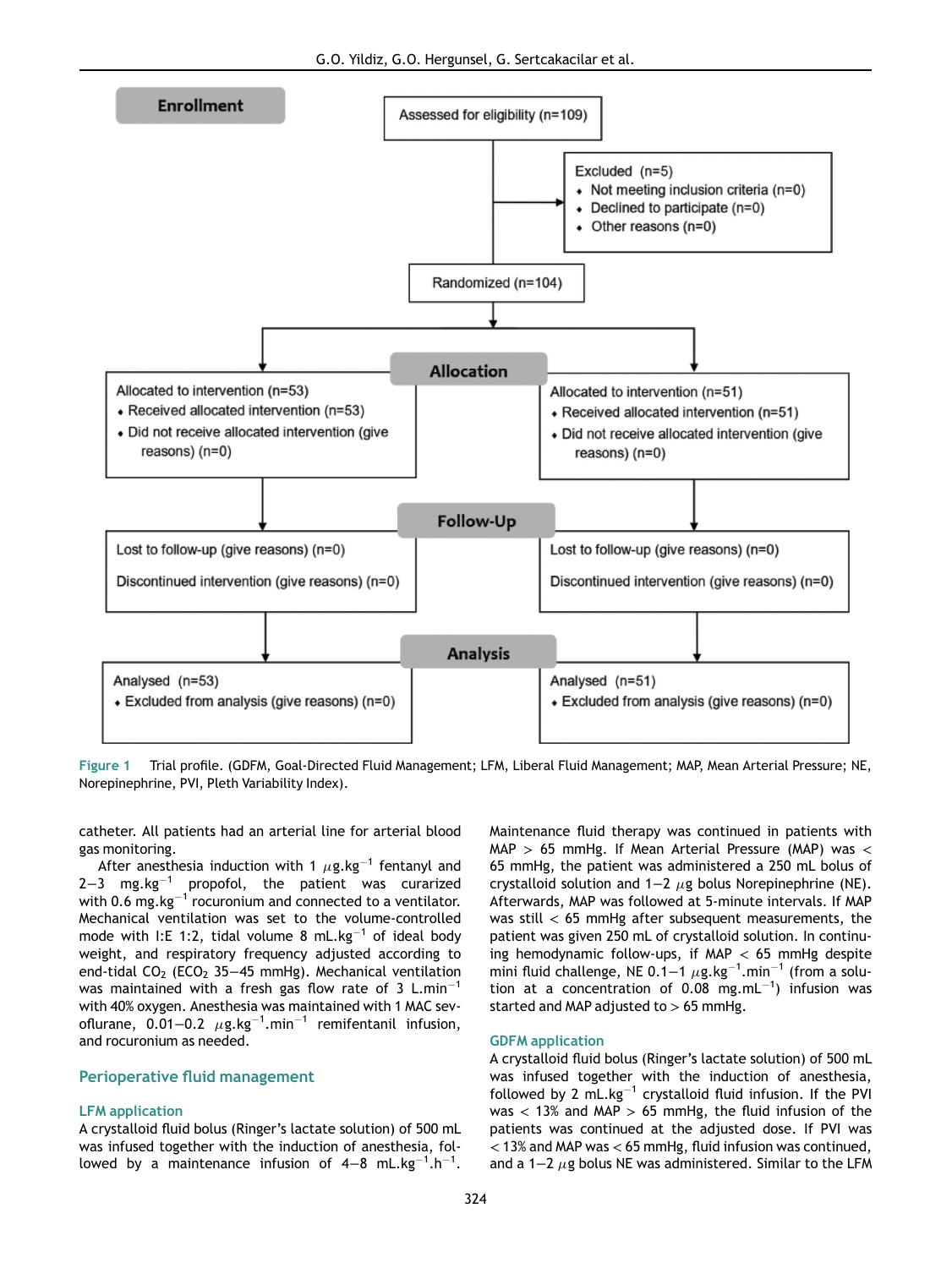<span id="page-3-0"></span>

| <b>Variables</b>           | All population  | <b>GDFM</b>     | <b>LFM</b>      | $\boldsymbol{p}$ |
|----------------------------|-----------------|-----------------|-----------------|------------------|
|                            | $n = 104$       | $n = 51$        | $n = 53$        |                  |
| Age, years                 | $57.1 \pm 12.3$ | $55.5 \pm 12.5$ | $58.6 \pm 12.1$ | 0.191            |
| BMI, $kg.m^{-2}$           | $31.4 \pm 9.0$  | $30.3 \pm 6.0$  | $32.4 \pm 11.1$ | 0.245            |
| ASA, $n$ $(\%)$            |                 |                 |                 |                  |
| $\mathbf{I}$               | 69(66.3)        | 35(68.6)        | 34(64.2)        | 0.681            |
| $\mathbf{III}$             | 35(33.7)        | 16(31.4)        | 19(35.8)        |                  |
| Surgery time, minutes      | 307.5 (120-550) | 300 (120-550)   | 350 (145-510)   | 0.098            |
| Diagnosis, n (%)           |                 |                 |                 |                  |
| Endometrial                | 57(54.8)        | 27(52.9)        | 30(56.6)        | 0.844            |
| Ovarian                    | 47 (45.2)       | 24(47.1)        | 23(43.4)        |                  |
| Types of procedures, n (%) |                 |                 |                 |                  |
| Endometrial                | $n = 57$        | $n = 27$        | $n = 30$        |                  |
| Hysterectomy               | 57 (100)        | 27 (100)        | 30 (100)        |                  |
| <b>Bilateral BSO</b>       | 57 (100)        | 27 (100)        | 30 (100)        |                  |
| <b>PPALND</b>              | 57 (100)        | 27 (100)        | 30 (100)        |                  |
| Ovarian                    | $n = 47$        | $n = 24$        | $n = 23$        |                  |
| <b>PPALND</b>              | 44 (93.6)       | 22(91.7)        | 22(95.7)        |                  |
| DPS/R                      | 13(27.7)        | 8(33.3)         | 5(21.7)         | 0.574            |
| <b>Bowel resection</b>     | 8(17.0)         | 5(20.8)         | 3(13.0)         | 0.747            |
| <b>LWR</b>                 | 4(8.5)          | 2(8.3)          | 2(8.7)          | 0.999            |
| Splenectomy                | 4(8.5)          | 2(8.3)          | 2(8.7)          | 0.999            |
| <b>VATS</b>                | 2(4.3)          |                 | 2(8.7)          | 0.451            |
| Ascites fluid, n (%)       |                 |                 |                 |                  |
| No                         | 83 (79.8)       | 41 (80.4)       | 42 (79.2)       | 0.999            |
| Yes                        | 21(20.2)        | 10(19.6)        | 11(20.8)        |                  |
| Hemoglobin, $g.dL^{-1}$    | $11.4 \pm 1.6$  | $11.4 \pm 1.5$  | $11.5 \pm 1.7$  | 0.724            |
| Albumine, mg.d $L^{-1}$    | $37.6 \pm 4.6$  | $37.1 \pm 4.9$  | $38.0 + 4.2$    | 0.349            |
| Creatinine, $mg.dL^{-1}$   | $0.6(0.3-9.4)$  | $0.6(0.3-9.4)$  | $0.6(0.3-1.7)$  | 0.554            |

|  | Table 1 Preoperative demographic, clinical, and laboratory findings. |  |  |
|--|----------------------------------------------------------------------|--|--|
|--|----------------------------------------------------------------------|--|--|

Numerical variables with normal distribution were shown as mean  $\pm$  standard deviation. Numerical variables that do not show normal distribution are shown as median (min−max). Categorical variables were shown as numbers (%).

ASA, American Society of Anesthesiologists physical status; BMI, Body Mass Index; Ca, Cancer; GDFM, Goal-Directed Fluid Management; LFM, Liberal Fluid Management; ICU, Intensive Care Unit; PPALND, Pelvic Paraaortic Lymph Node Dissection; DPS/R, Diaphragmatic Peritoneal Stripping/Resection; LWR, Liver Wedge Resection; VATS, Video-Assisted Thoracoscopic Surgery.

group, MAP was followed at 5-minute intervals. If PVI was  $<$  13% and MAP was  $<$  65 mmHg after subsequent measurements, a repeat dose of NE bolus was administered. In repeated measurements, NE infusion of 0.1–1  $\mu$ g.kg $^{-1}$ .  $min^{-1}$  (from a solution with a concentration of 0.08 mg.  $\textsf{mL}^{-1}$ ) was started in patients with MAP  $<$  65 mmHg. If PVI was  $> 13\%$  and MAP was  $< 65$  mmHg, the patient was administered a 250 mL crystalloid fluid bolus. If MAP  $<$  65 mmHg persisted, 1−2  $\mu$ g bolus NE was administered. If the PVI  $was > 13%$  and MAP was  $< 65$  mmHg in subsequent measurements, a 250 mL crystalloid bolus was repeated for the last time. NE infusion of 0.1−1  $\mu$ g.kg<sup>-1</sup>.min<sup>-1</sup> (0.08 mg.mL<sup>-1</sup> solution) was started in patients with MAP  $<$  65 mmHg on repeated measurements, and fluid infusion was continued until PVI was < 13%. The total fluid administered was recorded.

In patients with bleeding, if arterial blood gas, a target hemoglobin concentration within the target range (7−9 g.  $dL^{-1}$ ), and PVI > 13%, they received erythrocyte suspen-sion.<sup>[8](#page-8-7)</sup> If more than 1,000 mL of ascitic fluid was aspirated in patients with ascites in the GDFM group, to maintain oncotic pressure, 1−2 units of Fresh Frozen Plasma (FFP)

or 20% human albumin at 3 mL.kg $^{-1}$  were used targeting  $PVI < 13\%$ . In the LFM group, the amount of FFP and albumin were determined according to MAP, presence of tachycardia, and urine output findings. In these groups, the choice between using balanced crystalloids or colloids (albumin 100 mL) was left to the attending anesthesiologist.

Following perioperative hemodynamic stabilization, we recorded PVI, blood gas values, perioperative blood loss, and the amount of administered fluids at T0 (15 minutes after anesthesia induction), T1 (hour 1), T2 (hour 2), and after extubation. At the end of the operation, the patients were assessed to decide between extubation or admission to the ICU according to hemodynamic findings. NE infusion was evaluated and decided considering ongoing hemodynamic instability, respiratory distress, massive blood transfusion, and additional comorbidities (uncontrolled diabetes, uncontrolled hypertension) for ICU admission.

On the postoperative  $24<sup>th</sup>$  hour, we recorded fever, creatinine, length of ICU stay, and length of hospital stay (the length of hospital stay was defined as the postoperative follow-up in bed until discharge). The patients were reached by phone on postoperative day 30 to confirm survival.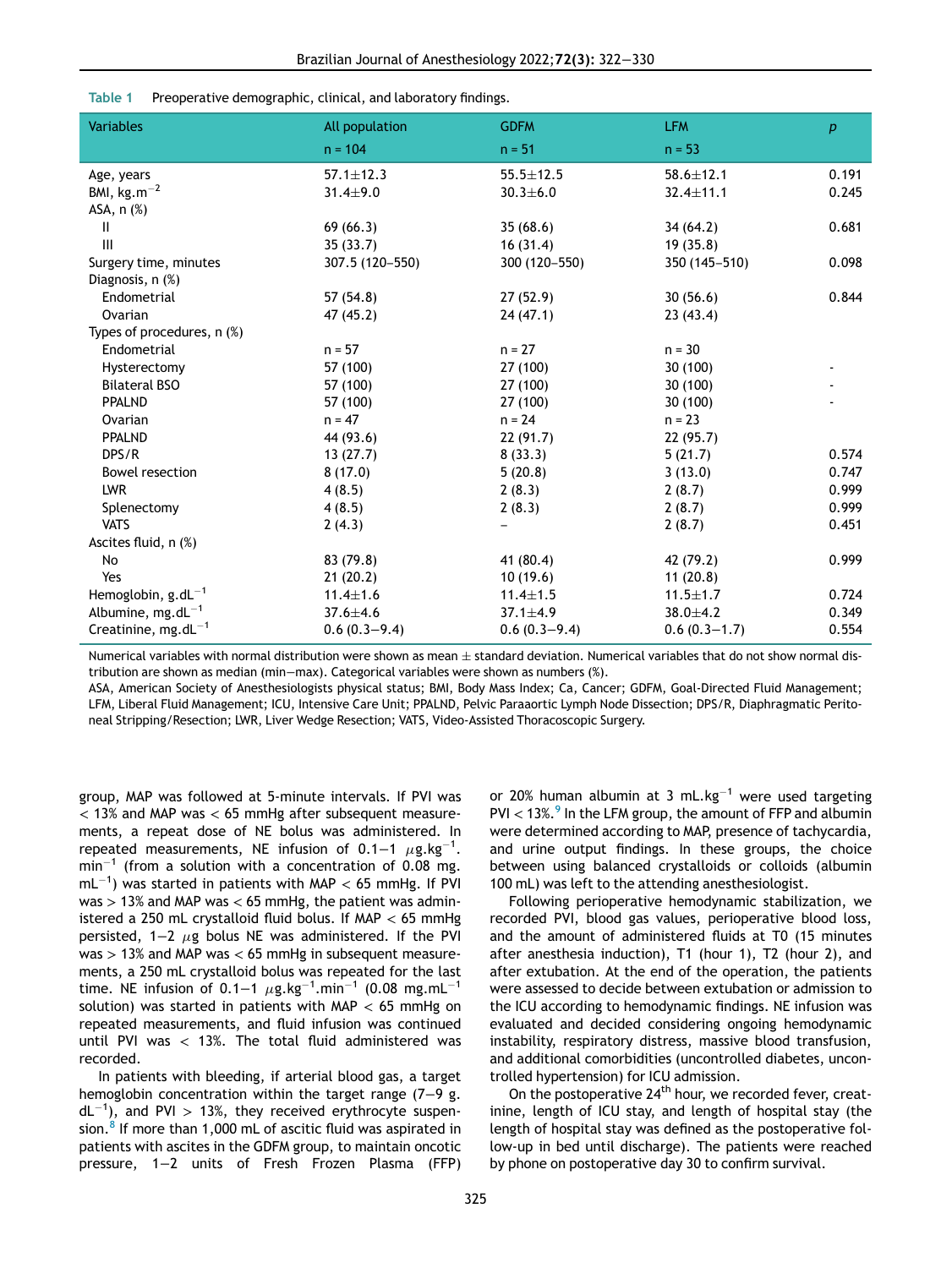#### Statistical analysis

Data were analyzed using SPSS 20 for Windows (IBM Corp., Armonk, NY, USA). The normal distribution of the data was evaluated by the Kolmogorov-Smirnov test. The normally distributed variables were presented as mean  $\pm$  standard deviation while the non-normally distributed variables were presented as median (min−max). Categorical variables were presented as numbers and percentages. We used Student's t-test for the intergroup comparison of normally distributed variables and the Mann-Whitney U test for the intergroup comparison of non-normally distributed variables. Chi-Square and Fisher's exact tests were used for the intergroup comparison of categorical variables. The changes in laboratory findings before and after the operation were evaluated using the Generalized Linear Mixed Model (GLMM) for the analysis of longitudinal data with repeated measures for all patients and the two groups (GDFM and LFM). Values of  $p <$ 0.05 were considered statistically significant.

# **Results**

The mean age of the subjects was  $57.1 \pm 12.3$  years, and 66.3% (n = 69) were ASA II. There was no significant difference between the groups in terms of demographic characteristics and preoperative clinical and laboratory findings. [Table 1](#page-3-0) presents the relevant data in detail.

The median amount of crystalloid solution (2000 vs. 2700;  $p < 0.001$ ) and median total volume of fluid (2260 vs. 3200;  $p$  < 0.001) were lower in the GDFM group compared to

#### <span id="page-4-0"></span>Table 2 Perioperative clinical findings.

the LFM group. Other perioperative clinical findings were not significantly different for the GDFM and LFM groups ([Table 2\)](#page-4-0).

The mean Heart Rate (HR), mean MAP, and median serum lactate levels were similar for the two groups at T0 and T1, whereas they were higher in the LFM group at T2. Other perioperative laboratory findings were not significantly different for the two groups [\(Table 3](#page-5-0)).

The decrease in mean HR and mean MAP and the increase in median lactate levels and median base excess were significantly higher in the LFM group. The changes in other perioperative laboratory parameters were not significantly different ([Table 3](#page-5-0)).

When preoperative and postoperative mean hemoglobin, mean albumin, and median creatinine levels were compared, and the changes observed were similar in the GDFM and LFM groups [\(Table 4](#page-6-0)).

The postoperative findings are shown in detail in [Table 5](#page-6-1). The hospitalization rate in ICU (7.8% vs. 28.3%;  $p = 0.010$ ), rate of patients with comorbidities in ICU (2% vs. 17%;  $p = 0.024$ , and rate of complications (17.6% vs. 35.8%;  $p = 0.047$ ) were lower in the GDFM group compared to the LFM group. Other postoperative events and mortality outcomes were not statistically different [\(Table 5](#page-6-1)).

#### **Discussion**

In this cohort of gynecologic oncologic surgery patients, we applied a pulse contour analysis-guided hemodynamic and static management protocol. We found that GDFM provides

| <b>Variables</b>                | All population   | <b>GDFM</b>      | <b>LFM</b>       | $\boldsymbol{p}$     |
|---------------------------------|------------------|------------------|------------------|----------------------|
|                                 | $n = 104$        | $n = 51$         | $n = 53$         |                      |
| Blood loss, mL                  | 400 (50 - 3000)  | 350 (50 - 3000)  | $500(50 - 2000)$ | 0.484                |
| Urine output, mL                | $150(25 - 1500)$ | 150 (25 - 1500)  | 175 (50 - 1100)  | 0.169                |
| Administered NE infusion, n (%) | 9(8.7)           | 2(3.9)           | 7(13.2)          | 0.182                |
| Intravenous fluid replacement   |                  |                  |                  |                      |
| Crystalloid solution, n (%)     | 104 (100.0)      | 51 (100.0)       | 53 (100.0)       |                      |
| Volume, mL                      | 2500 (812-6000)  | 2000 (812-5000)  | 2700 (1000-6000) | < 0.001 <sup>a</sup> |
| Colloid solution, n (%)         | 49(47.1)         | 20(39.2)         | 29(54.7)         | 0.122                |
| Volume, mL                      | 500 (500 - 1000) | 500 (500 - 1000) | 500 (500 - 1000) | 0.204                |
| Total fluid volume, mL          | 2750 (812-8400)  | 2260 (812-7400)  | 3200 (1500-8400) | < 0.001 <sup>a</sup> |
| Erythrocyte replacement, n (%)  |                  |                  |                  | 0.074                |
| None                            | 74 (71.2)        | 39 (76.5)        | 35(66.0)         |                      |
| 1 unit                          | 8(7.7)           | 6(11.8)          | 2(3.8)           |                      |
| 2 units                         | 13(12.5)         | 3(5.9)           | 10(18.9)         |                      |
| 3 units                         | 9(8.7)           | 3(5.9)           | 6(11.3)          |                      |
| Fresh Frozen Plasma, n (%)      |                  |                  |                  | 0.335                |
| None                            | 67(64.4)         | 35(68.6)         | 32(60.4)         |                      |
| 1 unit                          | 5(4.8)           | 4(7.8)           | 1(1.9)           |                      |
| 2 units                         | 19 (18.3)        | 8(15.7)          | 11(20.8)         |                      |
| 3 units                         | 6(5.8)           | 3(5.9)           | 3(5.7)           |                      |
| 4 units                         | 5(4.8)           | 1(2.0)           | 4(7.5)           |                      |
| 5 units                         | 2(1.9)           |                  | 2(3.8)           |                      |

Numerical variables with normal distribution were shown as mean  $\pm$  standard deviation. Numerical variables that do not show normal distribution are shown as median (min−max). Categorical variables were shown as numbers (%).

<span id="page-4-1"></span>GDFM, Goal-Directed Fluid Management; LFM, Liberal Fluid Management.

 $a$   $p$  < 0.05 shows statistical significance.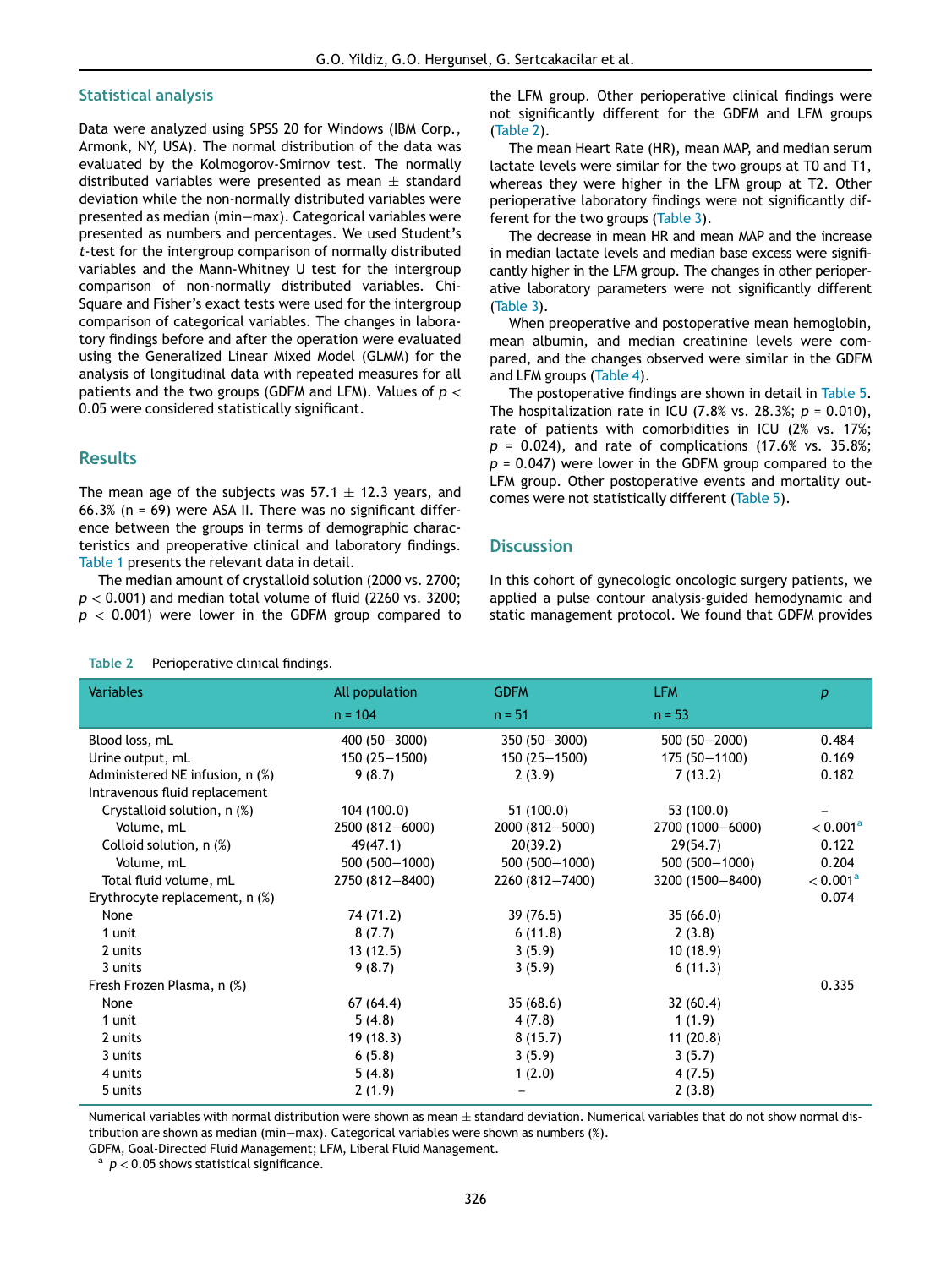# Table 3 Perioperative laboratory findings.

<span id="page-5-0"></span>

| <b>Variables</b>                     | All population       | <b>GDFM</b>          | <b>LFM</b>            | $\boldsymbol{p}$     |
|--------------------------------------|----------------------|----------------------|-----------------------|----------------------|
|                                      | $n = 104$            | $n = 51$             | $n = 53$              |                      |
| Hemoglobin, $g.dL^{-1}$              |                      |                      |                       |                      |
| T <sub>0</sub>                       | $10.8 + 1.5$         | $11.0 \pm 1.5$       | $10.7 + 1.6$          | 0.356                |
| T1                                   | $10.8 + 1.6$         | $10.9 + 1.5$         | $10.6 + 1.7$          | 0.333                |
| T <sub>2</sub>                       | $10.7 + 1.7$         | $10.9 + 2.0$         | $10.6 + 1.4$          | 0.322                |
| Postextubation                       | $11.0 \pm 1.3$       | $11.1 \pm 1.4$       | $11.0 \pm 1.2$        | 0.808                |
| $\mathfrak{p}_r$                     | 0.140                | 0.845                | 0.102                 |                      |
| $p_d$                                |                      | 0.805                |                       |                      |
| Hearth rate, beats.min <sup>-1</sup> |                      |                      |                       |                      |
| T <sub>0</sub>                       | 78.4±15.4            | 79.6±17.6            | $77.3 \pm 13.1$       | 0.444                |
| T1                                   | $68.9 \pm 12.2$      | 71.9±14.3            | $66.0 + 9.1$          | 0.014 <sup>a</sup>   |
| T <sub>2</sub>                       | $69.1 \pm 12.5$      | $72.3 \pm 13.3$      | $66.2 \pm 10.9$       | 0.012 <sup>a</sup>   |
| Postextubation                       | $84.1 \pm 14.3$      | $89.3 \pm 15.7$      | 79.2±10.8             | $<$ 0.001 $a$        |
| $\mathfrak{p}_r$                     | < 0.001 <sup>a</sup> | < 0.001 <sup>a</sup> | < 0.001 <sup>a</sup>  |                      |
| $p_d$                                |                      | 0.016 <sup>a</sup>   |                       |                      |
| Mean arterial pressure, mmHg         |                      |                      |                       |                      |
| T <sub>0</sub>                       | 79.2±14.2            | $82.7 \pm 18.0$      | $75.8 + 8.0$          | $<$ 0.001 $a$        |
| T1                                   | $77.8 \pm 14.4$      | $83.5 \pm 15.1$      | $69.3 \pm 6.6$        | < 0.001 <sup>a</sup> |
| T <sub>2</sub>                       | 75.9±13.9            | $82.6 \pm 15.5$      | $69.4 \pm 8.1$        | $<$ 0.001 $a$        |
| Postextubation                       | $85.1 \pm 14.9$      | $93.2 \pm 14.3$      | $77.3 \pm 10.9$       | < 0.001 <sup>a</sup> |
| $p_r$                                | < 0.001 <sup>a</sup> | 0.003 <sup>a</sup>   | < 0.001 <sup>a</sup>  |                      |
| $p_d$                                |                      | 0.003 <sup>a</sup>   |                       |                      |
| pH                                   |                      |                      |                       |                      |
| T0                                   | $7.5 + 0.1$          | $7.5 + 0.1$          | $7.5 + 0.1$           | 0.777                |
| T1                                   | $7.4 \pm 0.1$        | $7.4 \pm 0.1$        | $7.4 \pm 0.1$         | 0.279                |
| T <sub>2</sub>                       | $7.4 \pm 0.1$        | $7.4 \pm 0.1$        | $7.4 \pm 0.1$         | 0.107                |
| Postextubation                       | $7.4 \pm 0.1$        | $7.4 \pm 0.1$        | $7.4 \pm 0.1$         | 0.198                |
| $p_r$                                | < 0.001 <sup>a</sup> | < 0.001 <sup>a</sup> | < 0.001 <sup>a</sup>  |                      |
| $p_d$                                |                      | 0.138                |                       |                      |
| $HCO3$ , mmoL.L <sup>-1</sup>        |                      |                      |                       |                      |
| T <sub>0</sub>                       | $24.5 \pm 2.3$       | $24.7 \pm 2.5$       | $24.3 \pm 2.1$        | 0.335                |
| T1                                   | $24.0 \pm 3.6$       | $24.9 \pm 4.2$       | $23.2 \pm 2.6$        | 0.013 <sup>a</sup>   |
| T <sub>2</sub>                       | $23.9 \pm 3.3$       | $24.8 \pm 3.9$       | $23.2 \pm 2.4$        | 0.013 <sup>a</sup>   |
| Postextubation                       | $23.4 \pm 3.0$       | $24.0 \pm 3.2$       | $23.0 \pm 2.7$        | 0.070                |
| $p_r$                                | 0.004 <sup>a</sup>   | 0.361                | < 0.001 <sup>a</sup>  |                      |
| $p_d$                                |                      | 0.048 <sup>a</sup>   |                       |                      |
| Lactate, $mEq.L^{-1}$                |                      |                      |                       |                      |
| T <sub>0</sub>                       | $1.1(0.1-3.2)$       | $1.1(0.5-2.8)$       | $1.1(0.1-3.2)$        | 0.698                |
| T <sub>1</sub>                       | $1.1(0.5-3.5)$       | $1.1(0.5-3.3)$       | $1.1(0.5-3.5)$        | 0.573                |
| T <sub>2</sub>                       | $1.2(0.4-6.3)$       | $1.2(0.4-3.8)$       | $1.4(0.6-6.3)$        | $0.042^{\rm a}$      |
| Postextubation                       | $1.7(0.7-6.5)$       | $1.8(0.7-6.4)$       | $1.8(0.7-6.5)$        | 0.665                |
| $p_r$                                | < 0.001 <sup>a</sup> | < 0.001 <sup>a</sup> | < 0.001 <sup>a</sup>  |                      |
| $p_d$                                |                      | 0.047a               |                       |                      |
| Base excess, $mEq.L^{-1}$            |                      |                      |                       |                      |
| T <sub>0</sub>                       | $-0.1((-8.9)-(6.9))$ | $-0.1((-4.1)-(5.3))$ | $0.1((-8.9)-(6.9))$   | 0.610                |
| T1                                   | $-0.9((-14)-(6.9))$  | $-0.3((-4.9)-(5.4))$ | $-1.3((-14)-(6.9))$   | 0.107                |
| T <sub>2</sub>                       | $-0.5((-11)-(4.5))$  | $-0.3((-6.7)-(4.5))$ | $-0.6((-11)-(3.6))$   | 0.105                |
| Postextubation                       | $-1.3((-13)-(7.5))$  | $-0.4((-5.1)-(5.9))$ | $-1.7((-13.0)-(7.5))$ | 0.192                |
| $p_r$                                | < 0.001 <sup>a</sup> | 0.121                | < 0.001 <sup>a</sup>  |                      |
| $\mathfrak{p}_d$                     |                      | 0.032 <sup>a</sup>   |                       |                      |
|                                      |                      |                      |                       |                      |

Numerical variables with normal distribution were shown as mean  $\pm$  standard deviation. Numerical variables that do not show normal distribution are shown as median (min−max). Categorical variables were shown as numbers (%).

HCO<sub>3</sub>, Bicarbonate; GDFM, Goal-Directed Fluid Management; LFM, Liberal Fluid Management; pH, power of Hydrogen, T0, perioperative baseline, T1, 1-hour later; T2, 2-hour later.

<span id="page-5-1"></span> $^{\rm a}$   $p$   $<$  0.05 shows statistical significance.  $p_o$  Statistical difference of changes in laboratory findings in the group.  $p_d$ , Statistical difference of changes in laboratory findings between groups.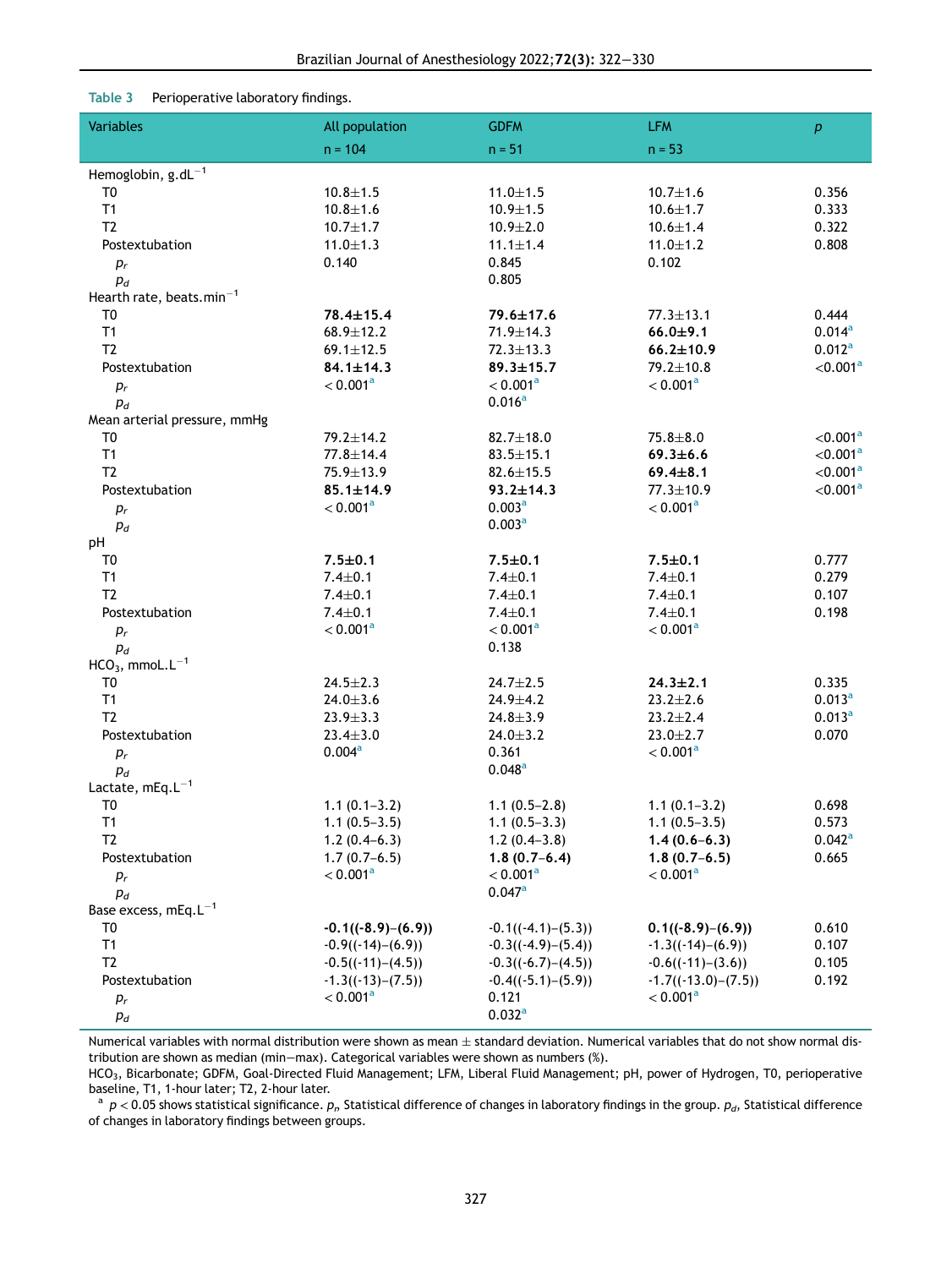#### Table 4 Preoperative vs. postoperative laboratory findings.

<span id="page-6-0"></span>

| <b>Variables</b>          | GDFM $(n = 51)$ | $p_r$                | LFM $(n = 53)$ | $p_r$                | $\Delta p$ |
|---------------------------|-----------------|----------------------|----------------|----------------------|------------|
| Hemoglobin, $g.dL^{-1}$   |                 |                      |                |                      |            |
| Preoperative              | $11.4 \pm 1.5$  | < 0.001 <sup>a</sup> | $11.5 + 1.7$   | < 0.001 <sup>a</sup> | 0.818      |
| Postoperative             | $10.5 + 1.3$    |                      | $10.6 + 1.3$   |                      |            |
| Albumin, mg.d $L^{-1}$    |                 |                      |                |                      |            |
| Preoperative              | $37.1 + 4.9$    | < 0.001 <sup>a</sup> | $38.0 + 4.2$   | < 0.001 <sup>a</sup> | 0.230      |
| Postoperative             | $28.8 + 3.5$    |                      | $28.6 + 4.5$   |                      |            |
| Creatinine, mg.d $L^{-1}$ |                 |                      |                |                      |            |
| Preoperative              | $0.6(0.3-9.4)$  | 0.989                | $0.6(0.3-1.7)$ | 0.101                | 0.605      |
| Postoperative             | $0.7(0.3-8.6)$  |                      | $0.7(0.4-2.3)$ |                      |            |

Numerical variables with normal distribution were shown as mean  $\pm$  standard deviation. Numerical variables that do not show normal distribution are shown as median (min−max). Categorical variables were shown as numbers (%).

GDFM, Goal-Directed Fluid Management; LFM, Liberal Fluid Management; pH, power of Hydrogen; WBC, White Blood Cell; CRP, C-Reactive Protein.

<span id="page-6-2"></span> $^{\rm a}$   $p$   $<$  0.05 shows statistical significance.  $p_{\rm o}$  Statistical difference of changes in laboratory findings in the group.  $\Delta p$ , Statistical difference of changes in laboratory findings between groups.

favorable tissue oxygenation (such as stable serum lactate values) and reduces the amount of perioperative fluid administration due to its hemodynamic effects (such as stable MAP) compared to LFM, and GDFM was associated with reduced ICU admissions and postoperative complications.

Excess preoperative fluid administration in major abdominal and thoracic surgeries is associated with postoperative complications. Liberal and restrictive fluid management have been shown to be hazardous for high-risk surgical patients due to the risk of hypovolemia.<sup>[10](#page-8-9)</sup> Therefore, for the possibility of safely limiting and personalizing fluid administration in high-risk surgical patients, GDFM is being recommended as the standard of care in relevant guidelines. $4,5$  $4,5$ 

Goal-directed fluid therapy suggests that reducing fluid administration when hemodynamic targets are met can help avoid inadequate fluid replacement.<sup>[11](#page-8-10)</sup> Our results are consistent with the literature. In our study, we administered a crystalloid solution to all patients, but the amount of administered crystalloid solution was lower in the GDFM group compared to the LFM group. The use of crystalloid solutions alone may result in inadequate intravenous fluid replacement and iatrogenic fluid loading, $12$  which may place patients at risk. Moreover, the GDFM method can reduce the risk of tissue edema that may result from excessive crystal-loid fluid administration.<sup>[13](#page-8-12)</sup> At the same time, the proportion of patients given both colloid solution and FFP in the LFM

<span id="page-6-1"></span>

| <b>Variables</b>                   | All population ( $n = 104$ ) | GDFM $(n = 51)$ | $LFM (n = 53)$ | $\boldsymbol{p}$ |
|------------------------------------|------------------------------|-----------------|----------------|------------------|
| Hospitalization in ICU, n (%)      | 19(18.3)                     | 4(7.8)          | 15(28.3)       | $0.010^{\rm a}$  |
| Duration of stay in ICU, days      | $1(1-10)$                    | $2(1-10)$       | $1(1-9)$       | 0.242            |
| Indications of ICU, $n$ $%$ )      |                              |                 |                |                  |
| Comorbidity                        | 10(9.6)                      | 1(2.0)          | 9(17.0)        | $0.024^{\rm a}$  |
| Closer hemodynamic monitoring      | 5(4.8)                       | 1(2.0)          | 4(7.5)         | 0.383            |
| Inotropic therapy                  | 11(10.6)                     | 2(3.9)          | 9(17.0)        | 0.065            |
| Hemodynamic instability            | 3(2.9)                       | 2(3.9)          | 1(1.9)         | 0.973            |
| Duration of stay in hospital, days | $8(0-30)$                    | $7(2-30)$       | $9(2-28)$      | 0.078            |
| Fever, $n$ $%$ )                   | 8(7.7)                       | 4(7.8)          | 4(7.5)         | 0.999            |
| Complication, n (%)                | 28 (26.9)                    | 9(17.6)         | 19 (35.8)      | $0.047^{\rm a}$  |
| Wound infection                    | 15(14.4)                     | 6(11.8)         | 9(17.0)        | 0.579            |
| Pulmonary edema                    | 4(3.8)                       |                 | 4(7.5)         | 0.136            |
| Evisceration                       | 3(2.9)                       | 2(3.9)          | 1(1.9)         | 0.973            |
| Acute renal failure                | 2(1.9)                       | 1(2.0)          | 1(1.9)         | 0.999            |
| Retroperitoneal hematoma           | 2(1.9)                       | 1(2.0)          | 1(1.9)         | 0.999            |
| Postoperative ileus                | 2(1.9)                       | 1(2.0)          | 1(1.9)         | 0.999            |
| Urethral stricture                 | 1(1.0)                       |                 | 1(1.9)         | 0.999            |
| Anastomotic leak                   | 1(1.0)                       |                 | 1(1.9)         | 0.999            |
| Mortality, n (%)                   | 1(1.0)                       |                 | 1(1.9)         | 0.999            |

Table 5 Event and mortality findings after the operation.

Numerical variables that do not show normal distribution are shown as median (min−max). Categorical variables were shown as numbers (%).

<span id="page-6-3"></span>GDFM, Goal-Directed Fluid Management; LFM, Liberal Fluid Management; ICU, Intensive Care Unit.

 $a$   $p$  < 0.05 shows statistical significance.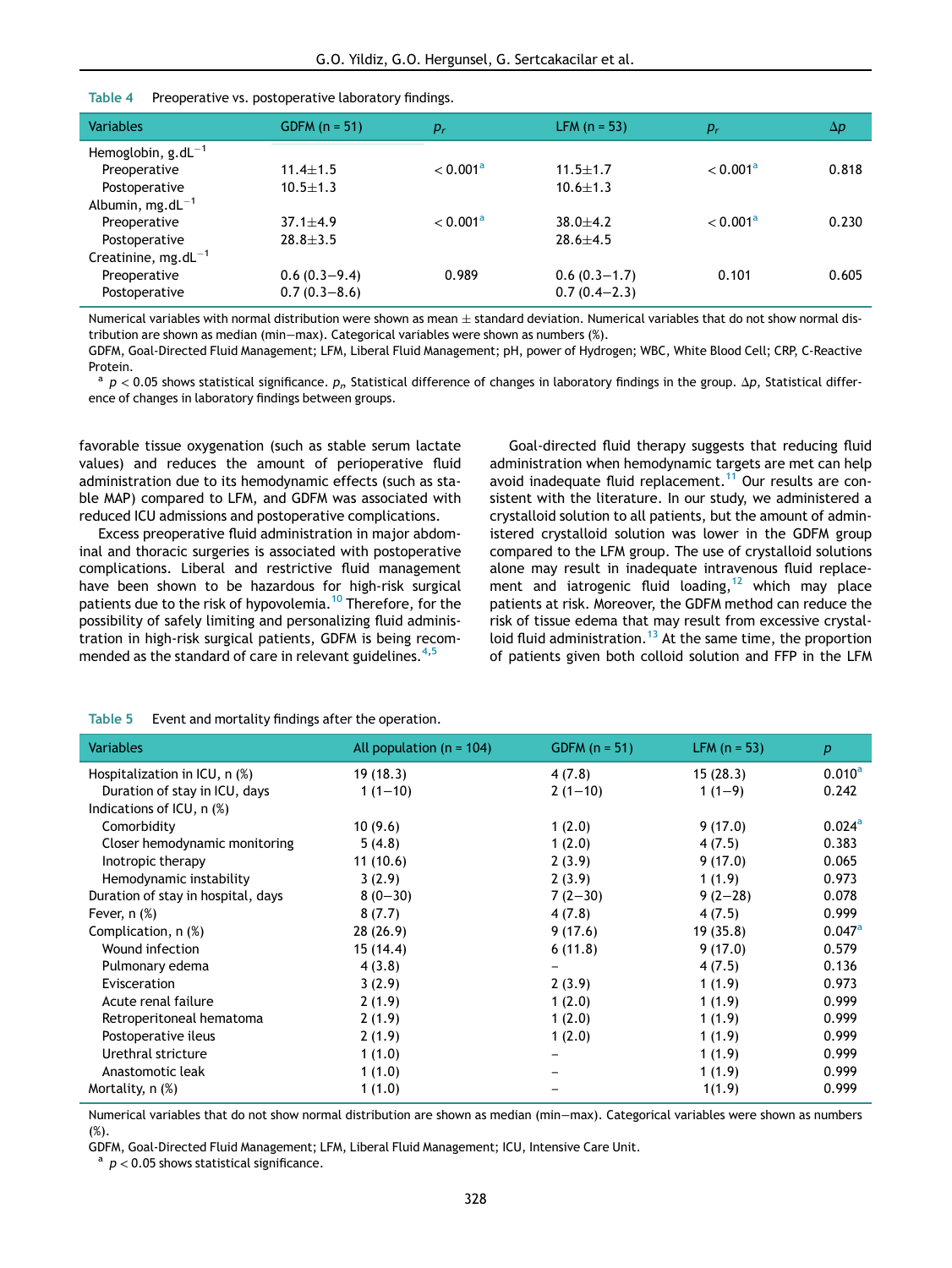group was partially higher than the GDFM group. This situation supports the need for more fluid replacement to provide hemodynamic stability in the LFM group, in line with the lit-erature.<sup>[7](#page-8-6)[,9](#page-8-8)</sup> In addition, although the proportion of patients with ascitic fluid was similar in both groups, these patients corresponded to half of the patients given colloid solution and FFP. It has been suggested that FFP transfusion in patients with malignant ascites may help restore hemody-namic stability.<sup>[14](#page-8-13)</sup>

Dynamic variables based on ventilation-induced changes in cardiac output help predict fluid response. Timely interventions based on the individual needs of the patient can prevent hypotension and hemodynamic imbalance.<sup>[15](#page-8-14),[16](#page-8-15)</sup> Arterial pulse pressure variation is cited as one of the most useful dynamic variables in guiding volume replace-ment.<sup>[15,](#page-8-14)[17](#page-8-16)</sup> In our study, perioperative decreases in MAP and HR were significantly higher in the LFM group compared to the GDFM group. The benefits of GDFM may be associated with the administration of fluids at the right time, helping avoid hypovolemia and hypoperfusion. Another advantage of the GDFM protocol is using NE as the first-line intervention for hypotension, independently of stroke volume variation.<sup>[18](#page-8-17)</sup>

In our study, the comparative norepinephrine usage rate was approximately 1:3 for the GDFM and LFM groups, even though this finding was not statistically significant. These findings support the idea that the risk of hypotension is lower for GDFM, and the patient is less likely to require NE intervention.

The perioperative tissue perfusion outcomes of GDFM are superior to those of LFM approaches. When oxygen supply is insufficient, pyruvate cannot enter the Krebs cycle and is shunted to lactate. Therefore, serum lactate levels reflect anaerobic cellular metabolism that results from tissue hyp-oxia.<sup>[19](#page-8-18)</sup> Serum lactate levels increase when oxygen supply is insufficient to meet tissue metabolism requirements. Latent hypoperfusion without clinical symptoms of shock elevates serum lactate levels. $20$  These are solid parameters for the assessment of inadequate oxygen perfusion. In our study, serum lactate levels did not change in the GDFM group but increased in the LFM group. Forget et al.<sup>[16](#page-8-15)</sup> demonstrated that GDFM with PVI applied during major abdominal surgery was associated with lower lactate levels and that these patients required significantly less crystalloid fluid administration. The results of our cohort of patients undergoing gynecologic oncological surgery suggest that GDFM is superior to LFM as demonstrated by more stable serum lactate levels and reduced fluid replacement.

Morbidity and mortality are significantly higher in patients who undergo high-risk surgeries. Most of these patients have clinically significant dehydration preoperatively, and patients lose varying volumes of fluid intraoperatively. Insufficient intravascular volume reduces pulse volume and cardiac output, resulting in inadequate tissue and organ perfusion. This can result in the development of serious complications, longer-term hospitalization, and, without the appropriate interventions, even death. For this reason, intraoperative fluid therapy is important both for surveillance and for preventing postoperative complications. In our study, ICU admission and complication rates were lower in the GDFM group, consistent with the literature.<sup>2[,10,](#page-8-9)[12](#page-8-11),[21](#page-8-20)</sup> Also, the complication rate of the LFM group was almost double that of the GDFM group. In our study, the distribution of patients with wound infection in the LFM and GDFM groups was similar. This is consistent with the

conclusion in a meta-analysis that complementary hydration alone does not affect wound infection rate, regardless of any specific hemodynamic goal. $^{22}$  However, when the amount of perioperatively applied fluids is aimed at increasing subcutaneous oxygen tension, a greater amount of collagen in wound healing has been observed. $^{23}$  In particular, anastomotic leak, pulmonary edema, and urethral stricture were observed only in the LFM group. A recent study has shown that patients treated with a non-guided restrictive fluid administration protocol had a higher risk of postoperatively developing acute kidney injury and that this was associated with lower intraoperative urine output. $24$  Large amounts of IV fluid replacement can exacerbate capillary leakage associated with the systemic inflammatory response to surgery and may contribute to the development of intestinal anastomotic edema.<sup>25</sup> Therefore, the complications that were observed only in the LFM group may have been due to the unsteady mucosal perfusion that resulted from unstable fluid therapy.  $26,27$  $26,27$  However, in our study, the distribution of complication types determined in both groups did not differ significantly. In our study, the complication rates in the GDFM group were consistent with GDFM applications presented in similar gynecologic sur-gery cohorts.<sup>[12](#page-8-11)[,28](#page-8-27)</sup> One patient died during the 30-day followup. This patient was in the LFM group and died due to a postoperative ileus complication. Postoperative ileus is a common complication of intra-abdominal surgeries. However, it is suggested that targeted fluid therapy may not be an effective strategy in reducing the risk of postoperative ileus.<sup>[29](#page-8-28)</sup> Also, a longer-term follow-up would possibly change the postoperative mortality rate.

The major limitations of the present study are the relatively small number of patients and the results are based on a single center experience. In addition, we evaluated only 30-day short term survival outcomes. Another important limitation is the intensive care indications due to the preoperative comorbidities of the patients. The higher ICU hospitalization rate observed especially in the LFM group may be due to comorbidity including ICU indication. On the other hand, the BMI level was slightly higher in the LFM group. In our study, calculating the tidal volume based on ideal body weight, is appropriate to exclude patients with very high BMI. Various metabolic and neurohormonal changes commonly associated with overweight or obesity may have contributed to abnormalities in cardiac morphology and function.[30](#page-8-29) One of the important limitations of our study is that muscle relaxation was not monitored. We used rocuronium as a muscle relaxant in our patients. Monitoring and maintenance of a constant level of muscle paralysis could have minimized the possibility that muscular contraction influenced on lung mechanics.

We conclude that the clinical use of GDFM in gynecologic oncological surgery is beneficial for limiting the amount of intraoperatively administered crystalloid solution without causing hypovolemia, hypotension, or serum lactate elevation. This may be associated with rapid recovery of bowel function, wound healing, and reduced ICU admission, length of hospital stay, and complication rates.

# Conflicts of interest

The authors declare no conflicts of interest.